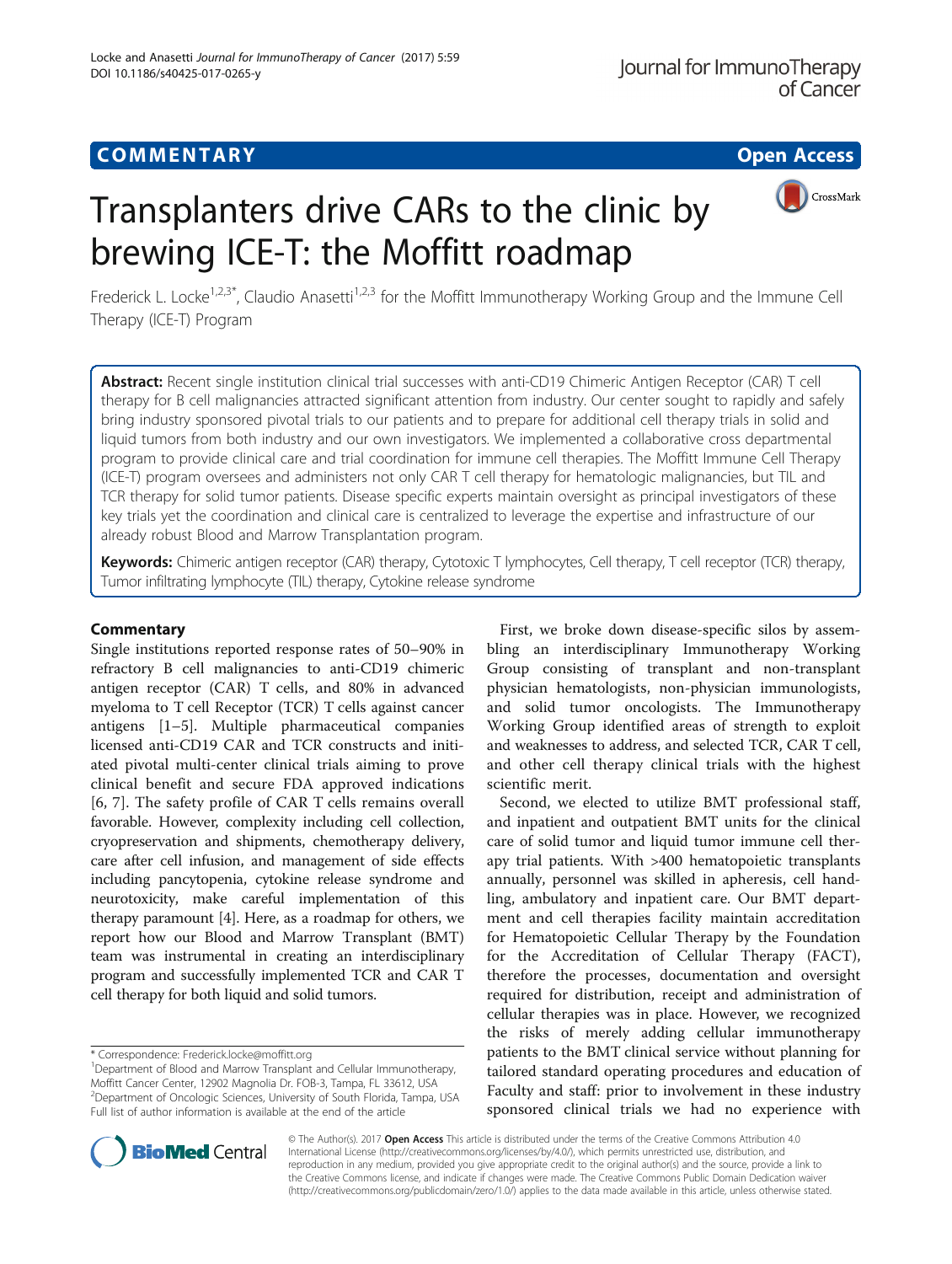<span id="page-1-0"></span>cytokine release syndrome and neurological toxicities caused by CARs. Both toxicities can be life threatening and careful groundwork is essential.

Third, we developed the Immune Cell Therapy (ICE-T) service to gain expertise caring for patients treated with TCR and CAR T cells, or other immunotherapies with high risk for acute toxicities. A core group of hematologists and medical oncologists from multiple departments volunteered responsibility for the care of cell therapy patients, 7 days per week. Didactic sessions and written resources were shared with all involved physicians, advanced practice professionals, nurses and ancillary staff. As the census grew, training and exposure to these patients became broader. Nurse coordinators were engaged to educate patients about the treatment process, act as liaison between the ICE-T service and the referring physicians, and provide nursing expertise before and after therapy. Monthly multidisciplinary ICE-T meetings were instituted to disseminate knowledge about unique toxicities and create standard operating procedures defining care guidelines for cellular therapy patients of all tumor types. The Moffitt ICE-T service provides complete inpatient (cell infusion and toxicity management) and outpatient (apheresis, conditioning chemotherapy, and post discharge care) medical care. At day +30 following cellular therapy, those patients no longer requiring intensive outpatient care return to their referring medical oncologist.

Fourth, we created a dedicated Clinical Research team for ICE-T separate from BMT, Malignant Hematology, Thoracic, Sarcoma, etc. Liquid and solid tumor cellular therapy trials necessitate a high degree of logistical coordination between patients, investigators, manufacturing facilities, trial medical directors, and clinical research monitors. The FDA and study sponsors require real-time data collection for these patients. Clinical trial coordinators and research data specialists require higher effort for each patient as compared to trials of cyclical chemotherapy infusions or oral drug regimens. In addition, a regulatory affairs office facilitates successful FDA Investigational New Drug (IND) applications for Moffitt's investigatorinitiated cell therapy product clinical trials.

The ICE-T service and clinical research program have allowed us to quickly and safely open multiple industry sponsored cellular therapy trials for hematologic and solid tumors; supported investigator efforts implementing grant funded, investigator-initiated clinical trials; gained recognition by the National Cancer Institute (P30 CA076292 and P30 CA076292-18S4); and expedited the design and implementation of processes and oversight acceptable for the recently established FACT Standards for the use of Immune Effector Cells [\[8](#page-2-0)]. Initial analyses demonstrated satisfactory reimbursement for standard care costs associated with cellular immunotherapy. With pivotal trial results now available, several pharmaceutical

companies anticipate FDA approved indications for anti-CD19 CAR T cell therapy in 2017 [\[9](#page-2-0), [10](#page-2-0)]. Other cellular immunotherapies such as TCR T cells, tumor-infiltrating lymphocytes, and tumor vaccines are attracting attention from industry signaling increased multicenter trials and therapeutic indications. Identifying the resources needed during the clinical trial period, along with anticipation of volumes, has prepared us for great expansion of the infrastructures for cell therapy delivery.

#### Acknowledgements

We thank the Faculty of the Department of Malignant Hematology and the Department of Blood & Marrow Transplant and Cellular Immunotherapy; all members of the Moffitt Immunotherapy Working Group; physicians, advanced practice professionals, nurses, social workers and staff that care for Moffitt Immune Cell Therapy patients; and the clinical trial coordinators and data managers of the Immune Cell Therapy Clinical Trial Office group.

#### Funding

This work was supported by NCI P30 CA076292 (PI: Sellers) and NCI K23-CA201594 (PI: Locke) and was acknowledged by a NCI Cancer Clinical Investigator Team Leadership Award (Locke).

#### Availability of data and materials

Not applicable.

#### Authors' contributions

All authors contributed to the manuscript. Both authors read and approved the final manuscript.

Ethics approval and consent to participate Not applicable.

#### Consent for publication

Both F.L.L. and C.A. consent to publish this commentary.

#### Competing interests

F.L.L. has served as a compensated scientific advisor to Kite pharma and a consultant to Cellular Biomedicine Group Inc.; C.A. declares no conflicts.

#### Publisher's Note

Springer Nature remains neutral with regard to jurisdictional claims in published maps and institutional affiliations.

#### Author details

<sup>1</sup>Department of Blood and Marrow Transplant and Cellular Immunotherapy Moffitt Cancer Center, 12902 Magnolia Dr. FOB-3, Tampa, FL 33612, USA. <sup>2</sup> Department of Oncologic Sciences, University of South Florida, Tampa, USA <sup>3</sup>Immunology Program, Moffitt Cancer Center, Tampa, USA.

#### Received: 27 March 2017 Accepted: 4 July 2017 Published online: 18 July 2017

#### References

- Lee DW, Kochenderfer JN, Stetler-Stevenson M, et al. T cells expressing CD19 chimeric antigen receptors for acute lymphoblastic leukaemia in children and young adults: a phase 1 dose-escalation trial. Lancet. 2015;385(9967):517–28.
- 2. Maude SL, Frey N, Shaw PA, et al. Chimeric antigen receptor T cells for sustained remissions in leukemia. N Engl J Med. 2014;371(16):1507–17.
- 3. Kochenderfer JN, Dudley ME, Kassim SH, et al. Chemotherapy-refractory diffuse large B-cell lymphoma and indolent B-cell malignancies can be effectively treated with autologous T cells expressing an anti-CD19 chimeric antigen receptor. J Clin Oncol. 2015;33(6):540–9.
- 4. Davila ML, Riviere I, Wang X, et al. Efficacy and toxicity management of 19-28z CAR T cell therapy in B cell acute lymphoblastic leukemia. Sci Transl Med. 2014;6(224):224ra25.